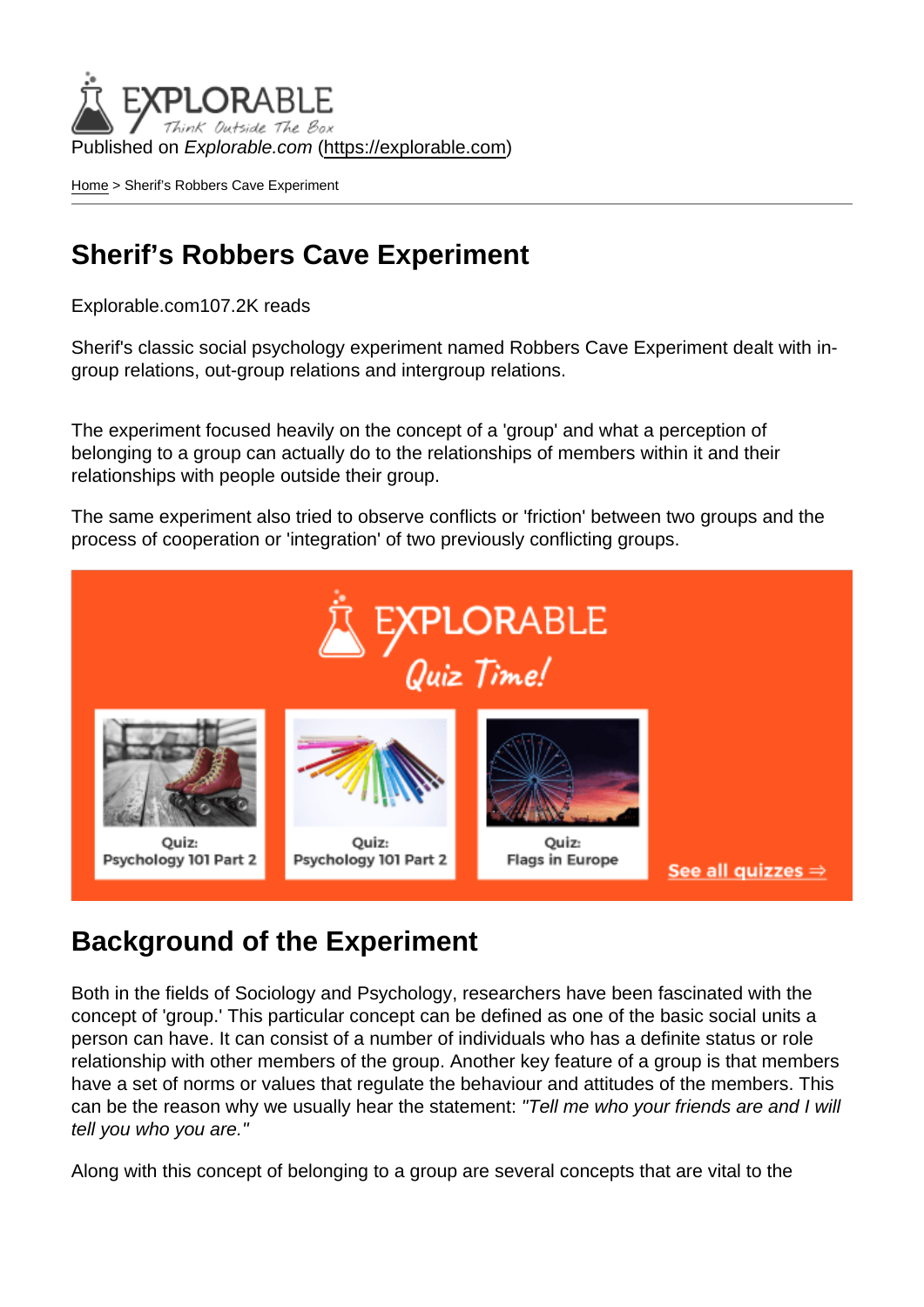understanding of this experiment. All the common attitudes, aspirations, hopes and goals that all the members of a group share are social units that can be referred to as in-groups while all the social units that is not part of the group and all the social units that he cannot relate to is called out-groups. Correspondingly, the relation between two or more in-groups along with its members can be called intergroup relations.

## Three Phases of the Experiment

- 1. In-group Formation this phase involves the experimental creation of in-groups through activities that will promote group identification.
- 2. Friction Phase this phase involves bringing two experimentally formed groups into conflict with each other or forming intergroup tension.
- 3. Integration Phase this phase involves bringing the two previously conflicting groups into cooperation through the attainment of superordinate goals.

## Phase 1 (In-Group Formation)

The subjects of the experiment were twenty-two eleven year-old boys of middle-class socioeconomic standing, who have not experienced any unusual degree of frustration in their homes, who are not school or social failures and who have similar educational level. These boys were taken into a summer camp in Robbers Cave State Park in Oklahoma. Before the start of the experiment, the boys were randomly divided into two groups ending up with eleven boys each.

The two groups were separately transported and housed in cabins within the same park. Ultimately, the groups must not be aware of the existence of the other group during the first phase of the experiment. Otherwise, any functional contact between the two groups would certainly have unwanted consequences both for the in-group formation and for the later phases of the experiment. It is these two groups that formed the basis of group interaction that is the focus of the [Robbers Cave Experiment](http://www.spring.org.uk/2007/09/war-peace-and-role-of-power-in-sherifs.php)  $[1]$ .

During the first week of the experiment, the groups did not know the existence of the other group. They basically spend time bonding with each other while hiking in the park or swimming. Each group was tasked to coin a group name which was stencilled on their flags and on their shirts. A group name is a good step to allow the members of each group to identify with their respective groups. It grants the members belongingness and group spirit. One of the groups chose Eagles as their group name while the other group chose Rattlers. The chief aim of the first phase is to produce in-groups through the interaction of the members within the two separate groups.

# Phase 2 (Friction Phase)

During this phase, the two groups were allowed to find out about the existence of the other group. The chief aim of this phase is the production of conflict between the two groups which can be accomplished by a series of competitive activities in the form of a tournament of events which will yield cumulative scores with a reward for the members of the winning group.

This step of the experimenters greatly increased the antagonism between the two groups.